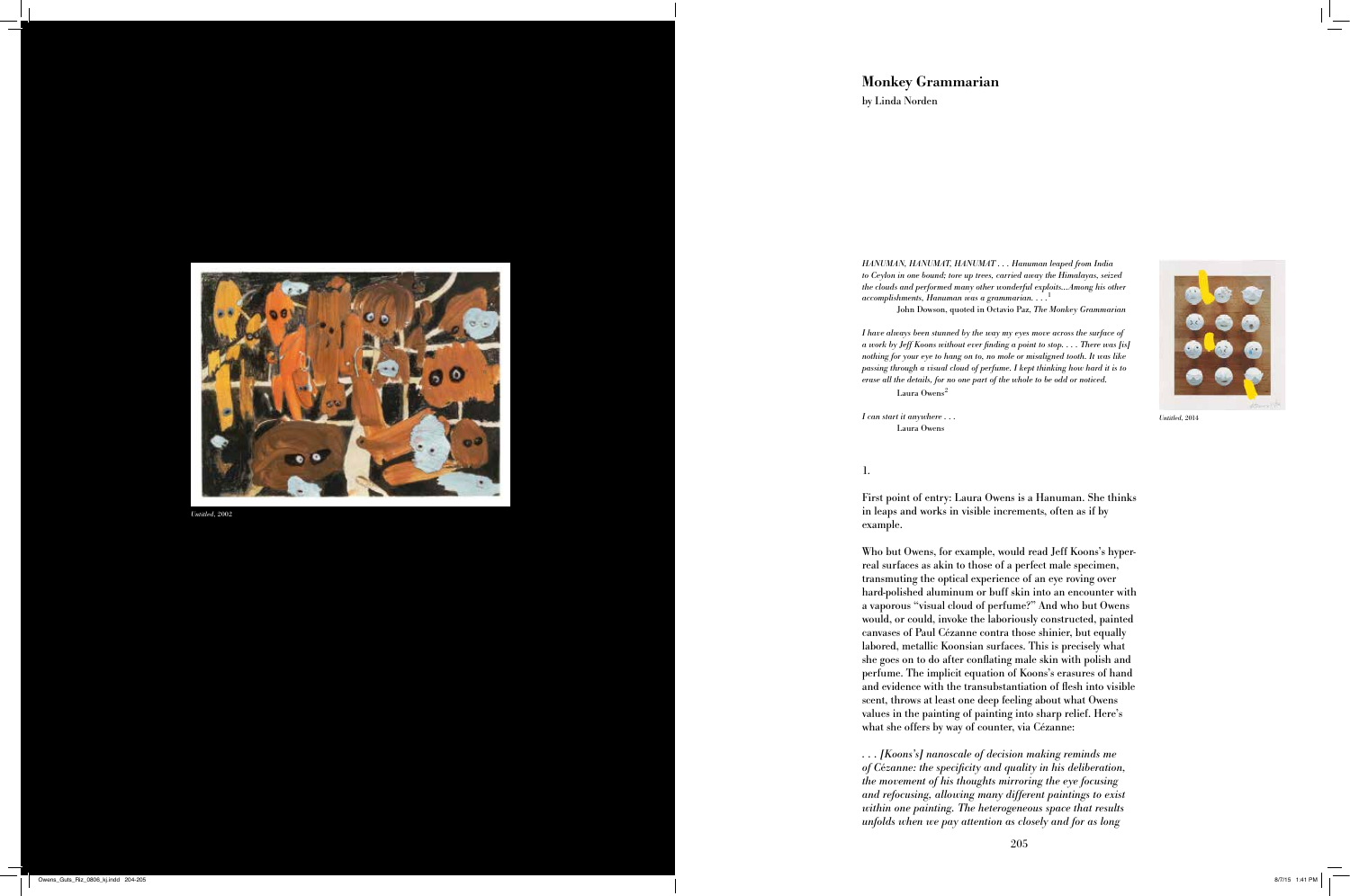*as C* é*zanne did. There is a slowness to the paintings that allows us to see the intentionality in each brushstroke, the attentiveness to each decision."* 3

Owens, as both critical thinker and artist, is a "monkey grammarian." I'm borrowing here from the Mexican poet Octavio Paz, whose mid-1970s prose poem of that title enlisted Hanuman—the ninth-generation, red-faced "*gramma* of language" distinguished by his "dynamism and endless production of phonetic and semantic creations" in search of something more spiritual than anything I'd attribute to Owens. But her unpredictable stylistic and formal leaps, are a big part of the often baffling charm of her art. 4 Leaps, it should be added, are not erasures: For all their varied "starts" and construction, Owens's paintings, unlike Koons's surfaces, consistently reveal their constituent deliberations, and that quality of attention helps to explain the respect her art commands, as does her acute, but ever sensitive, critical insight into the work of her fellow artists, both living and dead. It's telling that what Owens singles out in Cézanne are the brushstrokes he contrived by way of palpable, incremental segue and insistent slowing down of the eye's passage across a landscape, especially its horizon. Her words on Cézanne's painting could easily be said of her own. That she can also account so pointedly for the affective impact of Koons's most celebrated sculpture—for the mix of narcissism and willed generosity of the discreetly indiscreet objects of desire he contrives and for his insistence on making whatever he makes *perfectly*—owes something, I think, to her comparable habit of contriving complex problems no one asked her to solve, and then solving them as ingeniously as she does. Koons and Owens also share a surprising, even counterintuitive, emotional investment in their work. Owens's dismay at Koons's literal smoothness, however, points to something darker and more restless. Her art baffles me almost as much as Koons's seems to baffle her, but the mix of confidence and angst she makes evident are decidedly her own.



stuffs: three-dimensional wood trellis fragments that cut through the painting's screen-printed strata, and thick blobs of paint isolated as shape, whose elegant cubistic elisions confound the "real" cast shadows with Owens's schematically painted versions of the same. Or you could begin by reading the text, also layered and fragmented and multiply scaled, but with more aggressively legible semantic intent: "When you come to the end of your rope, make a knot, and hang on," the "hang on" repeating, as if in oral/aural chorus to the pictorial multiplications. The prominence of words here, largely writ and central, was something newish for Owens at the time. But for a practiced Owens viewer, the appropriated "inspirational message poster" text the painting trumpets is simply evidence of the care with which she repurposes and deploys any signifying image (and now, verbal message too) 5 in her paintings. The words Owens repeats here are both typographically distinct and precise in their rendering, and dramatically associative, imagistically. But in good High Analytic Cubist fashion, Owens makes a case for the verbal passage as both necessary and insufficient, in and of itself, as representation of the sentiment the words convey. The fact that the painting also offers up a myriad of renderings of rope, ends, hanging, and "hanging on," not to mention its physical layering and scale shifts, only reinforces the singular associative capacity of the words as words—and their limits. The density of this semantic layering, the three-dimensional construction of the painting, and above all, its monolithic status were as new for Owens as the prominence of the text.

I am hardly alone in thinking that Laura Owens's *Untitled* (2014; pl. 153 and left), for example—her submission to the 2014 Whitney Biennial—is a tour de force, and a highly complex tour de force at that. Even within Owens's ever-self-challenging oeuvre, the Whitney painting counts as a leap. From the minute you start looking—and you have to start by looking, because as always with Owens, the "untitled" title gives you nothing to wield in advance of that looking—you're caught up in the riddles and ride Owens conducts around her multiplications of representations and material fragments and meanings. You could begin by being impressed by the savvy trompe l'oeil layering of physically attached elements on what looks like a skewed stack of school-room posters, ripped in places to reveal details of the almost identical poster below, "sized 3 percent larger," the label notes. This carefully rendered optical trickery is compounded by the attachment of "real" and painted *Untitled*, 2014 (detail) *in which the work is shown, the smaller elements may* 

As if to compensate for Owens's refusal to title her works, the museum label went to great lengths to offer up information, detailing the painting's contents much the way manufacturers dutifully track ingredients in processed food:

*Ink, silkscreen ink, vinyl paint, oil, pastel, paper, wood, solvent transfers, stickers, handmade paper, wood, solvent transfers, stickers, thread, board and glue on linen and polyester . . .*

The list curiously compounded the sense of ambition evident in the finished painting, as did a longer, interpretive label beneath the material list of contents that went on to call attention to the novelty of the painting's more abstract sources and construction and to comment on their effects: "Among the unsettling results of this separation [of layers]," the text eloquently explains, "are the fractured face of the boy [pictured in the appropriated poster] and the jumbled text near the bottom, which emphatically reiterates the words 'and hang.'" The label also explains something one could not possibly glean from the painting itself:

*As a final gesture, Owens has hung behind this painting three other paintings and a book, each decreasing in size much like a Russian nesting doll. Depending on the context*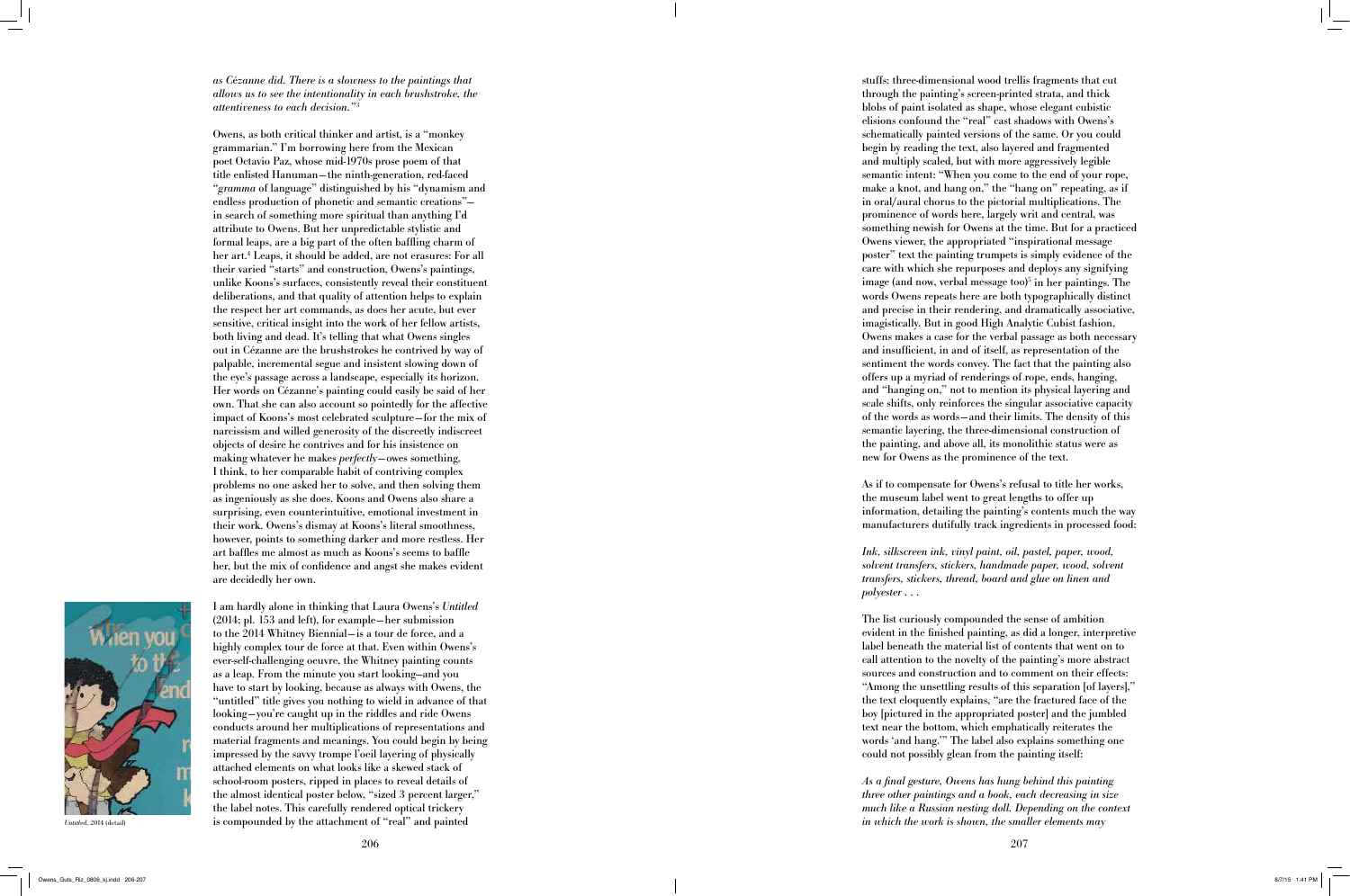## *remain hidden, as they are here, or displayed individually, to form a small exhibition.*

Owens's Whitney entry struck me as sui generis, less a work that reaffirmed or expanded painting's possible manifestations than an ingenious construction, in this case, a single work devised to function as several: Owens's *Boîte en Valise*, a three-dimensional container and orchestration of readings that both expand and loop. Owens has often voiced her predilection for conceptualizing paintings in multiple iterations and for thinking in terms of exhibitions to "take the pressure off any one painting"; the Whitney painting offered a breakthrough of sorts from the multi-painting paintings she'd favored in the years leading up to it.

As it happens, that painting was in part a solution to a problem imposed externally. Invited by artist/curator Michelle Grabner to contribute a single work to a sort of exhibition-within-the-exhibition of Grabner's larger Biennial contribution, featuring a number of female artists—Amy Sillman, Donna Nelson, Louise Fishman, Jacqueline Humphries, to name a few—for whom painting continued to recommend itself as medium, Owens, like the others, was limited to one work. The challenge was to make a single painting that might embody the various spaces and the propositional stance she had long achieved through multiple paintings and installation, or exhibition.

The 356 S. Mission paintings and the Whitney submission (along with two related constructed paintings) are only some of the more recent instances of Owens's experiments with the borrowed and cannibalized syntaxes of both recognizable painterly styles, and any other two-dimensional stylistic vocabularies and procedures she finds usable, as well as an ever-expanding alphabet of images from her own pictorial repertoire, e.g. those "inspirational" posters, or the Hallmark and dime-store greeting cards, such as from which such things as her signature monkeys and shorthand, decorative landscape details must have come, early on. 7 Owens has been doing what she does so long and so well that it's easy to overlook the extent to which her felicitous mixing and matching and trying on for size of seemingly incompatible painterly and non-painterly vocabularies and procedures expands and upends ideas of what a painting can be and what it might be doing. Along lines that compare to contemporaries such as Albert Oehlen or Charlene von Heyl, Owens moves freely between imagery, marks, and structural approaches that read as abstract and as representational; but unlike many of her contemporaries, the problems she prefers do not seem to be rooted in exploring painterly abstraction and representation per se. Painting, for Owens, serves as the ultimate readymade, "this immediate container," the conspicuous bracketing that affirms her project as "Art"—"It *is* art—you don't have to make it art."<sup>8</sup> Beyond any isolated investigation or experiment, painting makes clear the domain within which Owens wants to pose her questions and formulate her propositions. That said, she can start it anywhere.<sup>9</sup>

The Biennial invitation came on the heels of an important year for Owens, in which, among other things, she set out to find and develop a studio and social space in her hometown Los Angeles, a physical space which, in the spirit of her untitled paintings, she named after the building's street address: 356 S. Mission Road. Owens opened 356 S. Mission with a new multi-part work, an opus of sorts, paradoxically dubbed *12 Paintings*, because each of its constituent *Untitled* canvases was itself a complete work. In this sense, *12 Paintings* served as a precursor to the Whitney's physically layered mono-construction, its inverse: an exhibition as painting, or a painting as exhibition. In a conversation with the artist and critic Fabian Stech, published soon after the completion of *12 Paintings*, Owens explains some of the thinking behind the challenge she set for herself, even before the Whitney:

*When the combination of the paintings and the site generates meaning, that takes the pressure off the individual painting. So individual paintings do not have to rise to the occasion. The paintings do not have an individual gestalt effect, as a finished historical and autonomous object would. I've been working in that way for a while . . . Because the piece is located in the choices between the paintings, it allows for an undetermined growth of the size of the work. As many ways as I organize and present them, it will always flesh out new meanings and associations. It's an alternative to the idea of the whole. To the gestalt. Now picking this* 

*space* [356 S. Mission Road]*, I feel that I want to put the pressure back on each individual painting and at the same time have it speak clearly as one thing in the exhibition. Can I do both? That's what I'm trying to do.* 6

Against the tour-de-force breakthrough of Owens's solution to the one-painting problem set by Grabner, the knowledge of works hidden behind the visible construction was oddly, if only mildly, disconcerting. Its information risked reducing her dimensional rebus to a Trojan Horse, of creating a sense of coyness, or of a withholding not unlike what Owens had decried in Koons's gleaming surfaces. Owens has had strong critical reception from the get-go; and yet in almost equal measure, the mix of high-order conceptualization with playful defiance in her obsessively exacting, choreographed pictures has given any number of critics pause over the years, myself included, primarily because the resultant imagery can seem not just enigmatic, but something closer to sentimental, often embarrassingly so. (The Cologne bad boy painters to whom her work is often compared, might have felt compelled to paint themselves and their shit-stained underwear early on; Owens gave herself permission to paint clouds limned in girly curves and landscapes directed by bespectacled monkeys.) That this defiance is indeed truly playful, and as often as not couched in kitschy figures and



*Untitled*, 2003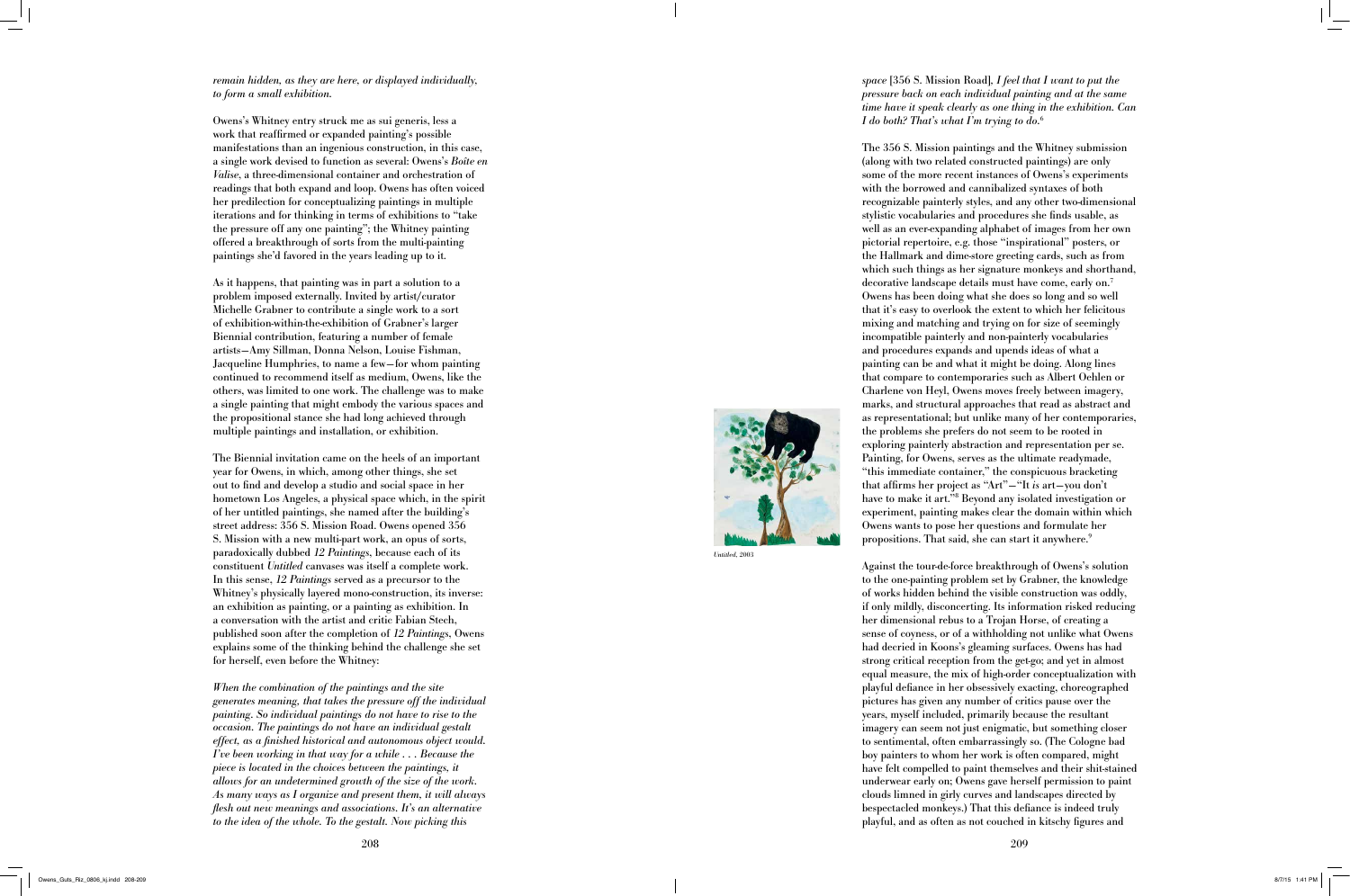flourishes, only makes it harder to negotiate. Less frequently acknowledged, and in marked contrast to the "smoothness" Owens takes issue with in Koons, is the extent to which she incorporates the critical apparatus of her paintings within them. For all their expansive imagination —and Owens is startlingly imaginative —her paintings retain the terms of their making.10 Her insistence on not titling her works, to my mind, only punctuates this fact, as do the versions and layerings of a recognizable image or visual trope, and multipart paintings, none of which is complete in itself. Equally important, and like most of those Cologne painters, Owens has been as intent on directing and shaping the conversation she seeks as an artist as she has in making painting her métier and arena. Which leads to a second point of entry.

### 2.

When Owens first began thinking about this monograph, she was inspired by *Je Suis Le Cahier: The Sketchbooks of Picasso*, a catalogue compiled some thirteen years after the artist's death and after his sketchbooks, and their promise of untrowelled source material, were made available.<sup>11</sup> The link had less to do with Picasso than with the type of writing that book assembled: a gathering of focused investigations based on new research by scholars and artists with longstanding interest in the work of an artist already much discussed. Rosalind Krauss, to name just one, wrote on a sketchbook dedicated to the year 1926 in the life of the artist; Gert Schiff wrote on a sketchbook dedicated to Picasso's paintings on "[The Rape of] The Sabines." The idea was to jettison the overarching interpretations in favor of a zoom-in on highly specific sources or context. What Owens hoped would be achieved in the current book, was something similarly investigative and focused. My response to these stated parameters has been almost perversely other: for all my interest in particularizing Owens's hugely varied output, I had a different inquiry, or essay, in mind. I was stuck, narrowly, on revisiting in detail a few earlyish works I'd responded to intensely, but uncertainly, at the time I saw them, and in somehow reconciling my qualified delight in Owens's carefully controlled play with pictorial vocabulary and sentiment so strong in her late 1990s/early 2000s paintings with her ever-impressive experiments with semiotics, technics, space and scale —and now structure. The immediate prompt here was the very different order of response Owens's then-new Whitney Biennial submission provoked from those earlier paintings. I wanted to think more structurally about aesthetic relationships within and between Owens's individual paintings and larger projects, which, however disparate, seemed curiously consistent. I wanted to talk about an even more disparate array of tangential topics by way of analogue, as opposed to source, and above all, to jettison the logjam of defensive critical writing on painting that had turned me off for years to thinking about recent painting in any detail. I was inspired,

toward this end, by a very different essay than those found in *Je Suis Le Cahiers*: Diedrich Diederichsen's "descriptively" titled writing on his painter friend and cohort Albert Oehlen, "Triumphs, Setbacks, Rear Exits, and Cease Fires: Some Aesthetic Issues Concerning Albert Oehlen, and Some Architectural and Musical Comparisons."12

The essay, written in 1995 and published as part of an exhibition catalogue by the Wexner Center for the Arts featuring both Oehlen and the photographer Christopher Williams, pointedly sidesteps the vehement exchanges around painting on both sides of the Atlantic in the decade leading up to 1995, to which Oehlen contributed significantly. "I've rarely had as much fun," Diederichsen wrote by way of opening, "talking about any artwork as I've had with . . . " and he proceeds to list five non-art "works" conspicuous, at least initially, for their left-field unrelatedness and mix of grandiosity and modesty, followed by a caveat. The list was comprised of the Great Mosque in Cordoba, Spain; John Ford's film, *Cheyenne Autumn* (1964); downtown Los Angeles; Archie Shepp's recording of "A Portrait of Robert Thompson (as a young man)" on the LP *Mama Too Tight*; or the CD *Lysol* by the Melvins [*sic*]; the caveat suggested that "Albert Oehlen's new paintings and Dan Covay's song, 'I Was Checking Out, She Was Checking In,' take matters a step further."

The "step further" that Diederichsen goes on to elaborate on his extended sequence of non-art comparisons is the "conception of an aesthetic at work" in Oehlen's recent paintings as paintings and of the "scale relationships, oppositions, and interconnections that are the basic, or even the determining, issues undergirding his work." But the key, for both Diederichsen at the time, and to my interest in his essay now, was his decision to work from the finished paintings and not from Oehlen's stated intentions or sources, and to use the aesthetic relationships gleaned from Oehlen's then-new paintings to analyze his "non-art" examples architecture, film, music, Los Angeles. Diederichsen's thesis, that "[i]n all of these examples the parts don't act like separate pieces; neither do they form an additive, unified whole, nor establish relations based either on total opposition or subordination of one to the other," has become a truism of sorts over the twenty years since he wrote: the claim of "heterogeneity" is routinely made now by any number of painters, Owens included.<sup>13</sup> At the time, however, it was tonic to read his unapologetic appreciation and close reading of Oehlen's painting, even if it still served as a way to justify the value of those paintings to a readership much skeptical of the value of painting qua painting:

 *. . . [a] section of Oehlen's built-up surface, or a bizarre, primary-colored form, a pattern, a partial figure, all appear as so many equal parts, which might offer a kind of critical litmus test between those for whom the paintings become informationally overloaded, when in fact they are simply* 



Albert Oehlen, *Untitled*, 1990. Oil on canvas. 107 x 84.2 inches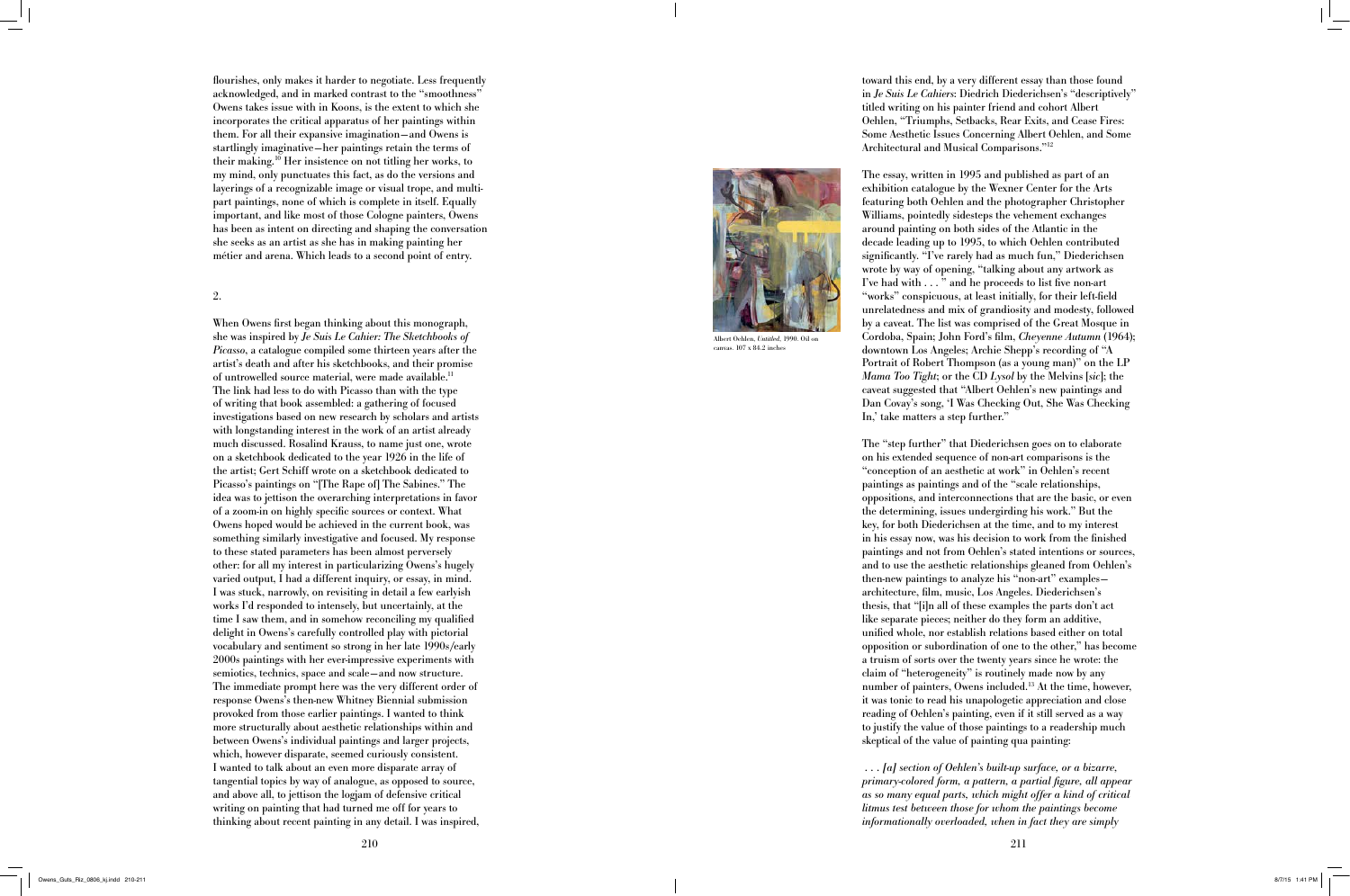*unhierarchical, and those for whom the viewing experience becomes "pleasant," precisely because they have known distinctiveness only within triumphs and domination of one part over another.*

And yet in Owens's case, the formal and structural "leaps" she regularly embarks upon within her painting, and the heterogeneity she claims for those paintings, continue to be inextricably bound up with her enterprising, energetic engagement of what's around her, which is something quite distinct from a discourse dedicated to the justification of painting. Her project as painter is crucially augmented not only through her voracious appetite for all sorts of art and non-art sources, but through ongoing exploratory interviews/conversations and experimental curatorial collaborations, and the social, intellectual, and performative exchanges that a place like 356 S. Mission seems concertedly designed to inspire. The specific case I want to make for Owens's painting is not simply for the fact of her own alternately layered and pried-apart formal and semiotic iterations; it's for the interdependency of the painted and real spaces she opens up in order to articulate her versions of an observation or insight; the variety of vocabularies and procedures she enlists toward this end; and her capacity to both convey and contain not expression, but sentiment.<sup>14</sup>

This is the crux of Diederichsen's argument, his conclusion. Yet it is the use to which he puts that conclusion—his inversion of the more typical critical habit of calling upon non-art sources to legitimate painting by utilizing, instead, an aesthetic insight gleaned from Oehlen's painting to rethink some of the more problematic, complex, and hierarchical aesthetics of his comparative material —that makes this essay so singular. Oehlen's painting here offered a useful paradigm, not for painting, but for a broader cultural perception, and this perception was best gleaned by observing the internal relationships of a given painting. "After many years of trying to clear away misconceptions about the nature of painting through his work," said Diederichsen, "Oehlen reached the point of being able to simply demonstrate his position without having to mount a full frontal assault. The decisions he made in his painting no longer required external justifications . . . whether they improved our perception or not."



Cy Twombly, *The Italians*, January 1961. Oil, pencil, and crayon on canvas.  $78.5 \times 110$  inches

Amongst the many recurrent threads of info offered up by Owens's plentiful interviews, for example, I was struck by her commenting, more than once, that despite her early predisposition to painting, at The Rhode island School of Design (RISD), where she pursued her undergraduate art degree, she gravitated toward the sculpture department, "because the conversation was better," whereas at CalArts, where she relocated for her graduate degree, she reverted to painting because "the problems" she could tackle within it "were harder." Like so many others drawn to painting after Abstract Expressionism, Owens has made her domain

the "how" much more than the "what," of the practice she calls painting. The quantity and quality of conversation and social engagement she seems to seek and has sought for most of her life as an artist, as well as her attraction to hard problems, suggests an urgent interest in something outside the painting. Owens's critical distinction between the smoothly perfect surfaces that manifest Koons's a priori, "nanoscale of decision making" and the decisions made visible in Cézanne's obsessively attended, but transparently rendered *passages*, point, conversely, to her expectations of the work itself. What's at stake in this distinction—at least for the critic in Owens—is a certain transparency of means and observable residue, the presence, versus the erasure, of both thinking and making.

3.

My critical thinking about Owens's work is earlier stage than Diederichsen's on Oehlen's and still very exploratory: it goes back to the late 1990s and to several shows I saw at the time that seemed to set out a very deliberate, highly personal, pictorial vocabulary along lines I wanted to compare at first not to contemporaneous painters, but to an earlier generation—to Cy Twombly and the later painting of Philip Guston—save that Owens's 1990s paintings were at once methodical and unapologetically pretty, a combination I found hard to figure, then. Twombly, for example, beginning in the late 1950s, began to generate a private alphabet of recurrent "signs," often mistaken for graffiti because of their intentionally shaky or transgressive stylistic appearance and content. Many of these configurations show up first in isolation, often as the visual correlative of an homage or reconsideration of a mythological moment. Variations on a faint penciled circle with the almost illegible word "pool" written inside, say, rubbed with a barely visible pale blue and rimmed with more aggressively brush or trees, appears in several early eroticized homages to Poussin; a burst of androgynous penis/breasts is initially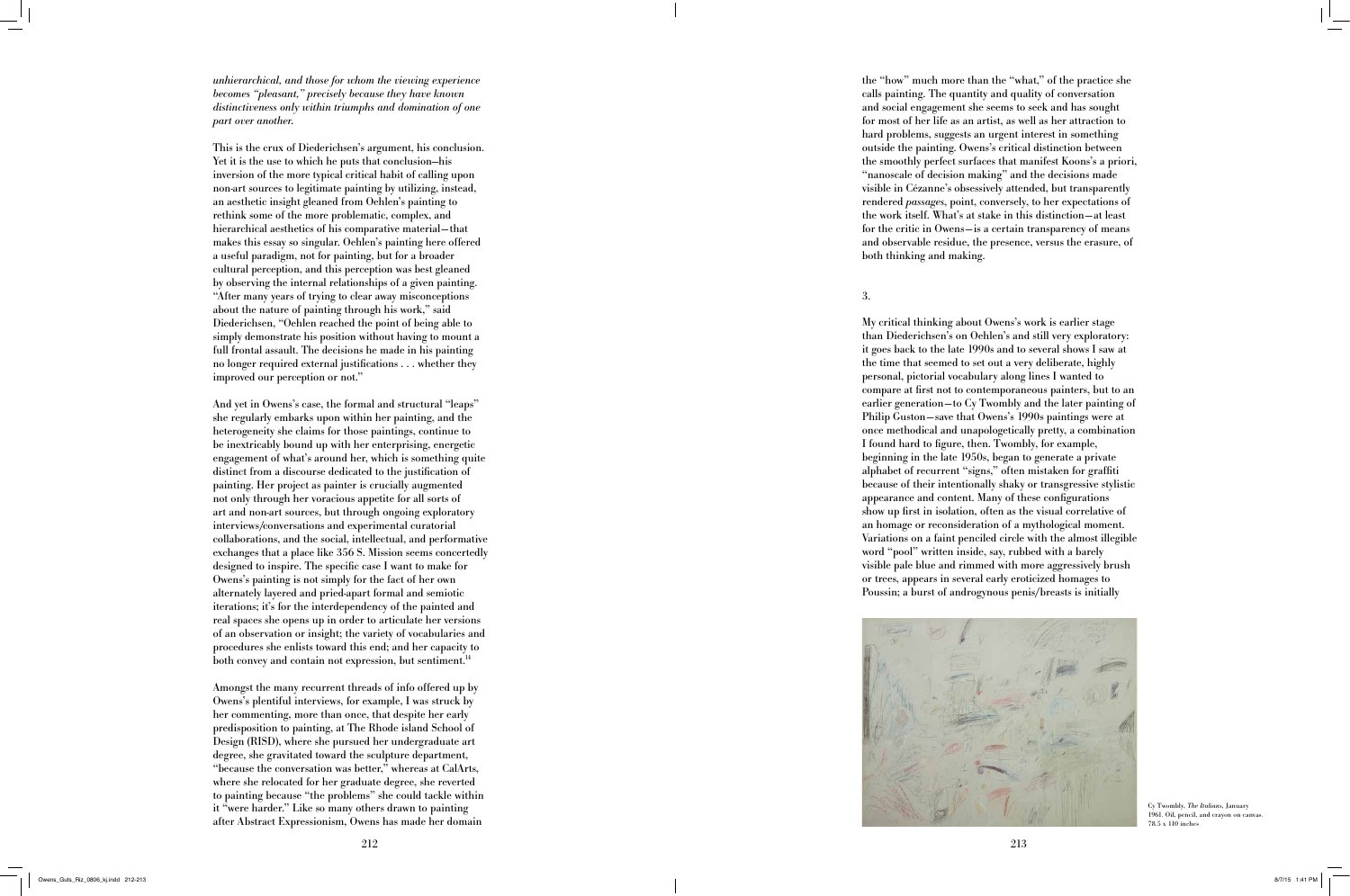214 215

what's drawn in paintings and drawings called *Birth of Venus,* from 1960. In more complex and ambitious paintings, such as MoMA's 1961 *The Italians* (pg. 213), these images recur as figures or signs amidst many similarly generated others, taking on new associative implications in the mix. Guston painted a series of single objects in 1967 that served as turning point—from his mid-career expressive abstractions to his often caustically expressive figured paintings—as well as a lexicon of sorts, from which those later figurative paintings were often built.<sup>15</sup>

shadows and cropping, but also modernist, reflexive clichés, like drips or paintings within paintings—onto and into deceptively simple, coherent pictures.<sup>16</sup>

As with these earlier painters, certain painterly configurations of Owens's recur: a lily pad shape; a circle drawn over with perpendicular or diagonal grid; dimensional paint hovering somewhere between smear, blob, and such shapes as petals or insect wings; schematic, greeting card mountains and clouds and swathes of sea; a hive shape and so many bees; or the swarm that becomes a spindly dispersal of nothing but numbers, painted forward and then back in mirroring paintings. Owens alternately filled a canvas with a single image and deployed enlarged segments or reduced iterations of the image, almost as an ideogram or visual phoneme. Like Twombly, she used paint both as deposits of raw matter and as pigment, to color a form. Like Guston, she calibrated the shift between a shape and a picture so that it was impossible to see either independent of the other. A domino stack of layered painted rectangles, to name just one of these, and a receding cityscape of buildings (as in *Untitled*, 1997, pl. 134; or a sketch for the painting, with brushstrokes for windows on a few of the rectangles) reminds of Guston's pink rectangular ovoids, painted with dashes of black, alternately used to render a book and a building façade. Elsewhere, Owens overlays thinly drawn vertical and horizontal lines onto a watery blue expanse that oscillates between gauzy grid and the mesh of a window screen (*Untitled*, 1991, pl. 142). In Owens's case, the configurations also took on an affect that felt distinctly, willfully not just child-like, as Twombly's and Guston's did, but feminine. Her re-imaginings of conventionally rectilinear devices, such as the grid, with soft or curved or slack lines also reminded at the time of Eva Hesse's mid-1960s epiphany on discovering all that she could unleash, expressively, by pushing a slack piece of rope through a metal grid and letting it dangle. Her penchant for pretty, however —very distinct from Hesse's tougher abject affect —was harder for me to process at the time. I was much taken with the range of her pictorial investigating and effects: paintings that played with illusionistic shadows and depth of field; paintings that rendered everything within them with the flat opacity of scenery or commercial printing; and the often counterintuitive interplay with which she mixed and matched, or mismatched, these effects. I was impressed, too, by the "cover" Owens took behind what often felt like illustration; the way she seemed to smuggle her very post-painterly send-ups of conceptually sophisticated studio techniques: old-school things like

Owens's consistent preoccupation with space, and the literalness, and localness, with which she made it both subject and device, within and between her paintings, has been much more frequently addressed than her permutations of pictorial vocabulary.17 Early on, the variety of implausibly composed paintings of gallery walls and floors and halls and the pictures often hung on them seemed to me, at first, to make candid, bad photographs their source. But again, what impressed here was the way she upended that possibility by intentionally conflating and confounding modes of rendering, pushing long views down hallways or close-ups of the edges of painted paintings to the far sides of her canvas; pitting the steep perspective of an empty floor against a painted wall of painted paintings (pls. 3 and 44–45). And as often as not, she mixed things up further by building real space between canvases. I liked the way she worked from simple to complicated, as if assigning herself ever-harder problems; I liked the way she oscillated, in children's book fashion, from the rooms she seemed to occupy to the convoluted spaces the act of picture-making allowed her to project; and I liked the way she interpolated and contrasted the spaces developed within the paintings through her equal attention to the physical spaces between them, and within which her paintings were installed. It was the sense of problem solving these early paintings proposed that incited my first inkling that Owens was attempting something other than painting in the service of painting.

A show during Owens's last year at RISD in 1992 offers an unexpected precursor for much of the above for her enterprising habit of setting and solving problems and infatuation with physical, functional, and social spaces, as well as the more conceptually and optically confounding spaces painting and other sorts of image and pictorial means make possible. As if to literalize an abstract decision in this case, a major in painting, but with a preference for the sculpture major's problems—Owens opted not to exhibit paintings on walls, but to render the walls, outlets, pipes, and sundry architectural details of the gallery a sort of dimensional walk-in painting.18 She painted the walls a matte pink, while some of the remnants and conduits were painted a gloss pink. In the corner of the gallery, Owens taped and painted over what appears to be a doorstop, which faced off against a rectangular outlet box whose sockets she also covered with contact paper, the household product used to line kitchen drawers (pl. 133). The two generally overlooked functional protrusions register as tiny sculptural objects, sited well below the normal "hanging line" of a gallery wall. They also render the wall itself a kind of relief painting or sculpture.<sup>19</sup> The unsettling scale shifts, like the pairing of related objects around a corner, point to painting and installation strategies to come. The



Philip Guston, *City*, 1968. Synthetic polymer paint on board. 20 x 30 inches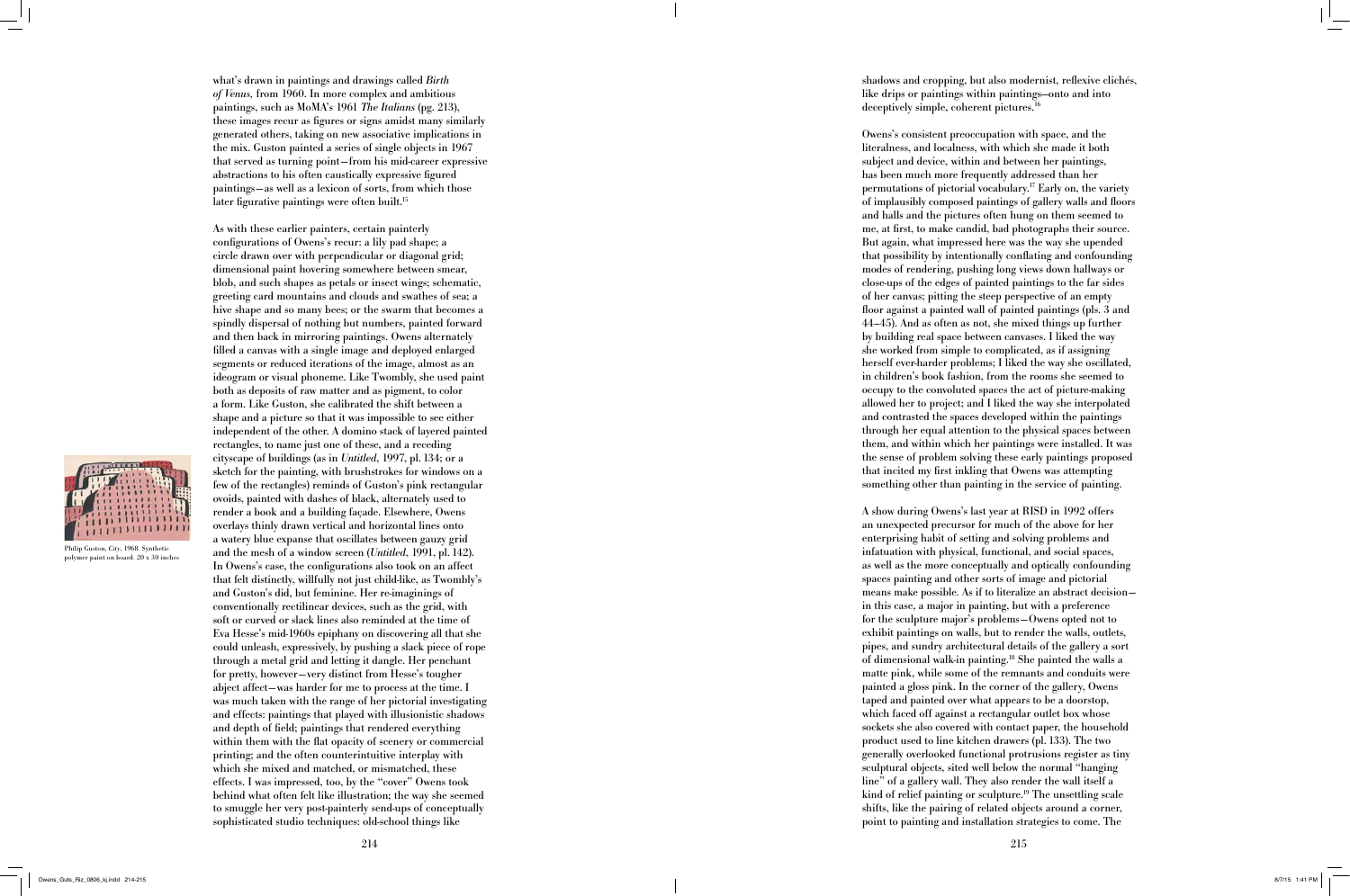RISD gallery reads as both artwork and decorated interior: at once a real room and what, in retrospect, comes across as a model for a virtually projected space.

The paintings Owens exhibited in the years shortly after her graduate work at CalArts, on the other hand, suggested that she was already working both from and against a powerful aesthetic, opting less for the broad stylistic shifts from painting to painting and between abstraction and representation identified with Gerhardt Richter, than for the operational, syntactical permutations I wanted to identify at the time with the slightly earlier generation American artists Twombly and Guston, or for that matter, Rauschenberg, Warhol, and Johns. From very early on, that is, Owens appeared to be building an ever-expanding pictorial vocabulary, regularly enlarged by the introduction of new source material and procedures, in which recognizable images and effects are continually manipulated to alter their meaning and affect. Owens's pictorial borrowings and distortions, however, unlike those mid-twentieth-century artists, were subject to the more fugitive and exponentially larger cache of digital imagery and effects first available during the decade in which she began painting. My interest in the analytic, aesthetic vocabulary building of Owens's early work is what instigated my enthusiasm for her conspicuously ambitious endeavor, but it was only a few years later that I got caught up in the more confounding sentiment she seemed to wield with such deftness.

What persists is a growing sense of inscrutable, underlying, carefully contained emotion, or sentiment, and a growing realization that the complex mosaic of Owens's surfaces are tectonic and never fully settled. Owens's paintings, true to their 1980s Pictures Generation roots, may appropriate readymade images, or gestures, or effects that are recognizable and found, but every inch of a given painting is thoroughly reconceived and built.

This may account for why I'm still so delighted and thrown by a painting as seemingly off-sides and iffy as Owens's *Untitled* (2003; pl. 52)—a painting of a girl on a horse that on first blush looks an awful lot like a children's book illustration, if a very good one—but I find this painting endlessly enchanting and absorbing, an impression I had from the first time I saw it, the same year it was painted. The painting features a contortedly ecstatic, or perhaps simply open—as in receiving—girl, lying legs and long braids akimbo, arms flung wide, feet and toes flexed, on her back on the back of a horse running primly across a single-laned, two-way country road, under a strangely roiled and luminous night sky. For starters, I like that I could rewrite that description entirely differently to talk about the very same image and painting and it would still register as accurate.<sup>20</sup> As with the Whitney painting's far more elaborately and dimensionally constructed surface—as with pretty much any Owens—the longer you look, the stranger the proportions and positions of the identifiable figures and space become, and the less determinable the status of the marks that might be of tree or sky, of representation or fantasy. Owens's paintings do not resolve on further contemplation: At no point does an animating or edifying story or explanation threaten to squelch the oddity of the picture painted, nor do the elements comprising a given painting gain independent meaning.

216 217 4.

Owens has said more than once that the painting, her painting, has to "activate" the space it's in and not sit passively on the wall, that it has to motivate and act *on* the viewer who is in the space and not simply offer up the proverbial "window" into some illusionistically or geometrically or pictorially rationalized "other."21 Even at their most wildly fantastic or seemingly goofy, the paintings return our gaze, as it were, deflecting any easy escape or empty-headed pleasure. But as Diederichsen claimed for Oehlen, much of what Owens's painting "activates"—from the complex range of emotions pictured, to the anxiety induced by their evident, but precarious control, to a heady sense of their intellectual accomplishment—has to do with what she marshals *within* each of her paintings and through their installation.

The Whitney painting, like many of Owens's more complex, uncanny landscapes, certainly invites the sort of entry I'm describing; the identification, scale and relationships between figures and the spaces they occupy defy the logic of illusionistic and three-dimensional space alike. But even at their early stage the simplest Owens's paintings, and their presentation, were never available all at once. You have to continually re-set, like an auto-focus camera, to get your bearings, and it's by no means a given that what you'll glean or how your eye is made to move around a given surface—and now, surfaces, plural—adds up to a picture, even if its apparent kid-like, stylistic dumbness or aspiration to landscape, still life, needlepoint, and other familiar renderings might incite that expectation. There's a certain wager or magic at play in looking at Owens's world, so to speak, not unlike the commitment demanded of a medium more time-based—a story, or video game or film—or a machine whose parts one takes on faith as integral to the operations it performs. This is the opposite of gestalt: having entered an Owens painting, you're subject to the rules of the elaborated space she contrives and its inhabitants or contents—subject, that is, to the problems she sets for herself and the visible shifts between shapes that count as evidence.

Evidence of how Owens's ongoing, live exchanges factor into her paintings and their conceptualization is obviously a lot harder to track. But it's as interesting to follow what she's



*Untitled*, 2003 (detail)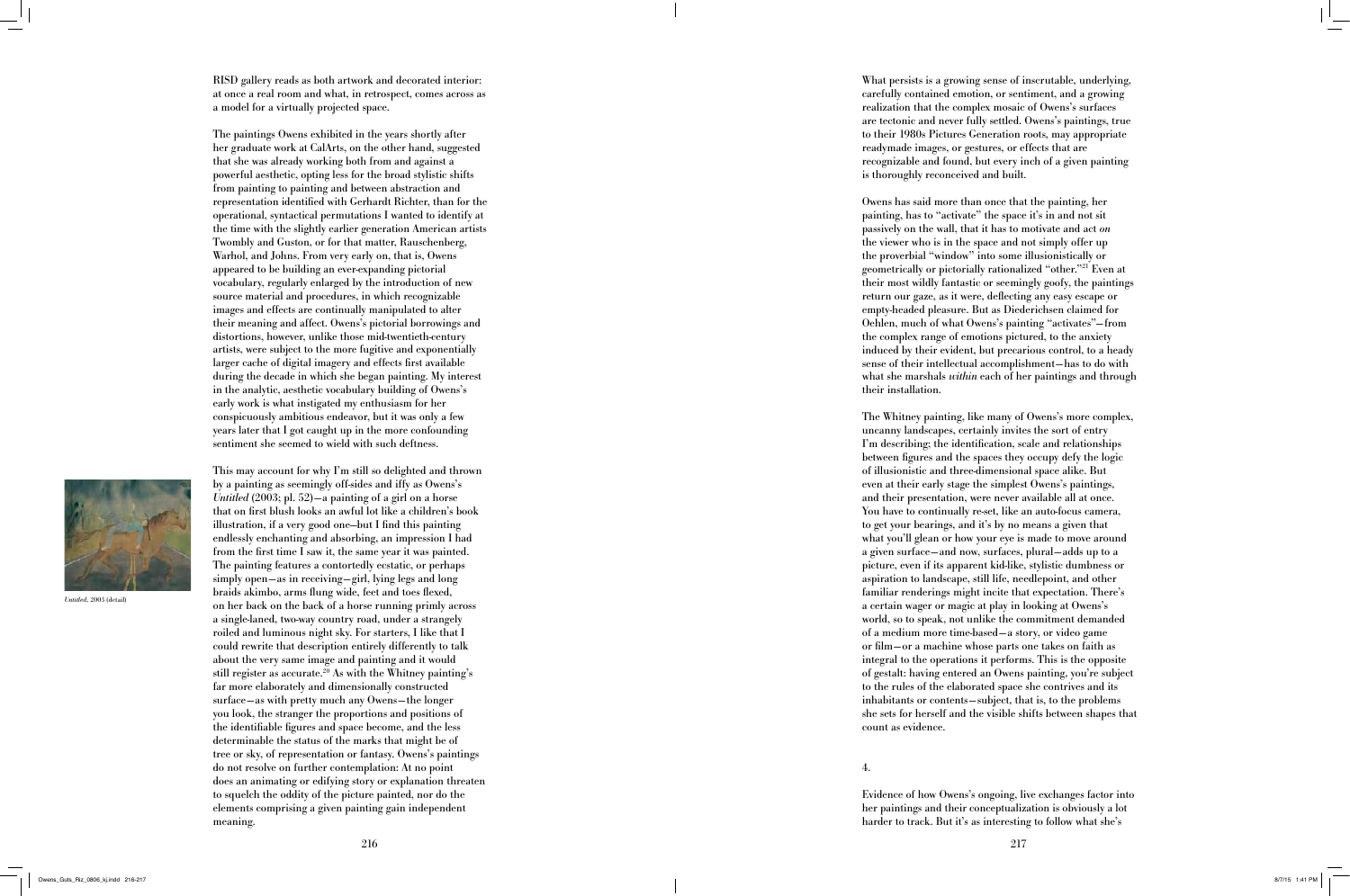made of 356 S. Mission as it is to analyze a given painting, if only because it gives real insight into such things as her keen sense of location and place as inhabited space, and of the range of "traces" people, not just painters, leave. Owens's concerned awareness that she had not exhibited for over ten years in her hometown city —years in which her critical and international stature had grown considerably —was as much a factor in the search for what became 356 S. Mission, as her ongoing desire to provoke and participate in charged conversation. It has since become a kind of expanded studio, home base, and programmed arena, not only for her own work, but for much, much else —an aggressively multifaceted, "real" social space in an emphatically, pervasively virtual moment. But the search for 356 S. Mission also hitches up to Owens's parallel interest in the dynamics of Los Angeles as place, space, and mindset.

One recent manifestation of this—an exhibition she co-curated with the artist Peter Harkawik at both 356 S. Mission and two New York venues, including her New York City gallery Gavin Brown—featured a trippy blackand-white tabloid publication (each spread of which was designed by a different artist) that seemed, at least initially, to flaunt and flout a few East Coast stereotypes of the City of Angels: A double-page spread of silly porn shots by Max Maslansky symmetrically arrayed in tidy vertical columns around four circular targets, rimmed in stars, was captioned "The stoic universe with its finite system of stars surrounded by an infinite void." A second spread featured a full-page illustrated menu—a plate of Fajitas de Pollo, de Cameron o Mixta, between a sliver of a plate of Aguachile and Pescado—created by Jedediah Caesar. The following spread, by Joshua Callaghan, is a vertically laid out scrapbook of pasted newspaper clips, ranging from goofy, banal, or absurd to pathetic headlines: "Dog Survives 4 Weeks in Pit"; "City Zoo Reunites Two Aging Elephants"; "Women Recant, Freeing Man after 20 Years"; "Right Whale Untangled and Freed," etc (below). Together, these pages staked out the affective locus of the exhibition they accompanied more or less precisely.



But the tabloid's primary face-off ran deeper, pitting a reprint of art critic and poet Peter Schjeldahl's caustic, yet plaintive, rail against Los Angeles—"L.A. Demystified! Art and Life in the Eternal Present"—opposite the curators' collaborative essay, titled "Made in Space." Schjeldahl's 1981 review was written for New York's *Village Voice*, but datelined Los Angeles, where Schjeldahl had spent some time accompanying his actress wife. Owens's and Harkawik's essay was in fact an elaborated list of thirteen seemingly unrelated observations, laid out opposite another arty page with three quintessentially L.A. images: black and white snapshots of a road along an empty patch of desert with an implausibly hovering cloud; a blurred trail of head-and taillights mottling a night sky and confounding any spatial reading; and an abject tabletop still life comprising a petrie dish, with a small mass of abject white stuff in its center and a paper invoice.

Joshua Callaghan, pages in *Made in Space*, published by Venus Over Manhattan and avin Brown's enterprise, New York, 2013

The images and text feel a bit insider, but there's content here as well as attitude and differences voiced that go beyond a stereotyped stand-off. Two pop-out passages from Schjeldahl's text bemoaning the domination of Hollywood and the lack of any civic or psychic center to L.A. sound familiar: "This is what they don't get about art, that it's the opposite of the movies," and "This is never going to be a real art center unless, in the process, it ceases to be L.A." Owens and Harkawik are at once more specific and more oblique, and the writing begins to make more sense of the tabloid's photo-montages:

*1. "Someone drank tea. Someone felt that a specific kind of taco eaten at a particular geographic location was like a drug. The spices generated a certain kind of energy, or perhaps, muscle memory. It was 2012."*

Other entries turn to thoughts, and, in turn, what thoughts turn into: " . . . mixed with gasoline, to Orange County, a web without a spider . . . the comingling of purposefulness and aimlessness." Schjeldahl is quoted again, this time for "damning the city to a future of irrelevance," and explaining its "wishfulness as the effect of a life that enforces independence to the point of autism." There are mentions of food, food dye, the suspension of disbelief, and the observation that we will eat and we will shit, which in turn finds its way to some comments on too many colors yielding muddy paint. And then: "A person discovered a pile of feces directly in the middle of a woman's Size 10 red pumps," we are told. "The distance between the shoes and the feces, which looked very much like a chocolate-dipped frozen yogurt dessert, or a dog chew, indicated that the person could have been squatting and defecating." The detailed entry ends with a declaration, "Every transaction leaves a remainder," an observation that would seem to have special resonance for a painter. Many of the comments allude to loneliness, not the willful independence Schjeldahl presumed. Clues with unexplained consequence conclude with unsettling bits of decontextualized narrative: "Two



Installation view, Sturtevant, *Finite / Infinite*, 356 S. Mission Road, Los Angeles, 2013



*Made in Space*, published by Venus Over Manhattan and Gavin Brown's enterprise, New York, 2013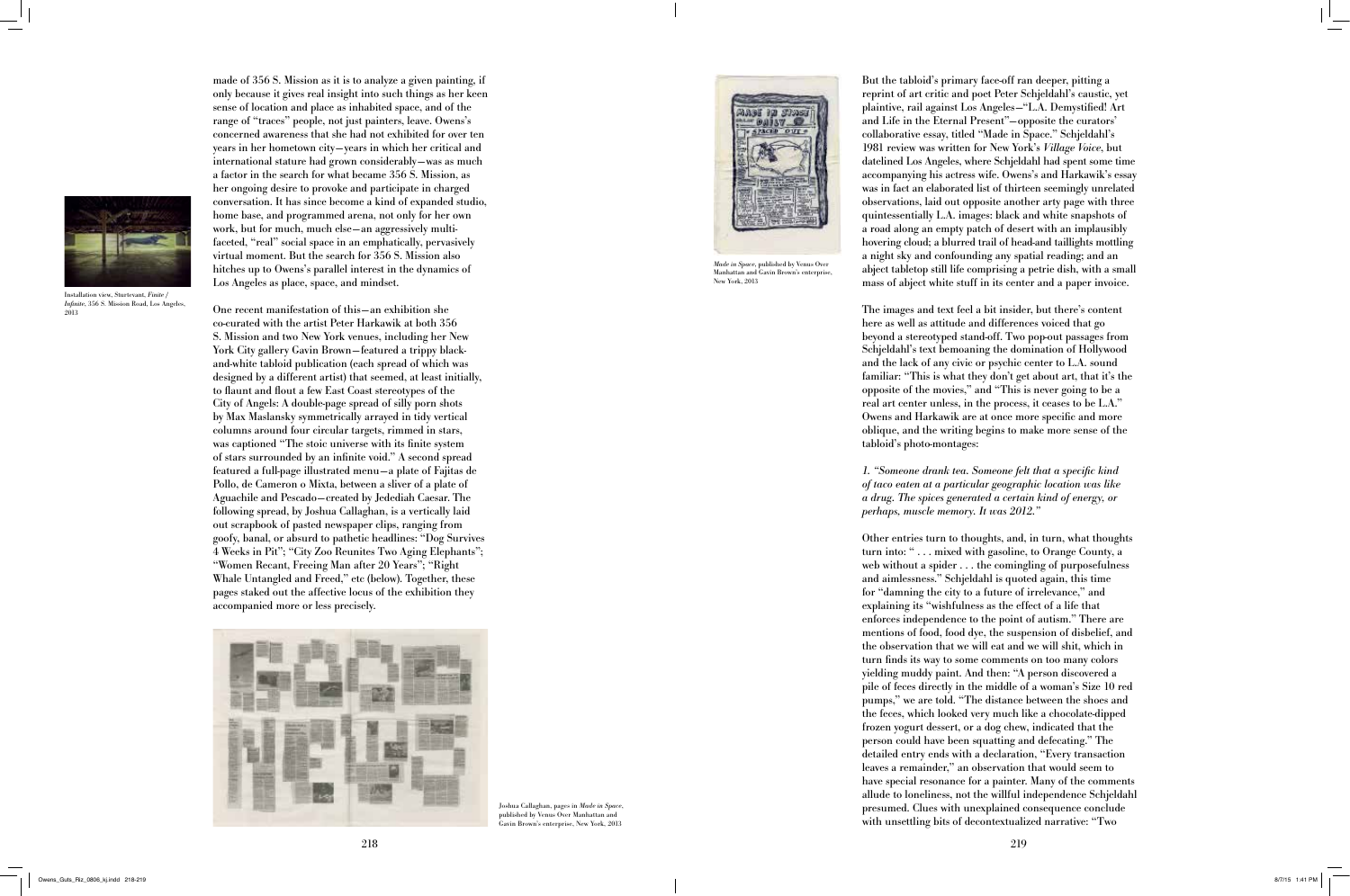friends, both architects" driving to Brentwood in 1994 get out of their car to run along OJ Simpson's Bronco, "hoping to catch a glimpse of reality in progress and joining thousands of people on the streets and overpasses in communal euphoria," while "Two curators drive by a flip flop in the road," a seemingly insignificant event that "was mutually lauded for its demonstrative effect." "It was 2013," the curators add, making the reference self-referential, as 2013 was also the year Harkawik and Owens organized their exhibition and compiled their essay-as-list.

This glorified list, in all its indulgence of that easiest of writerly assemblages, is also chock-full of vivid images of the "remainders" of human "transactions." The writing seems calculatedly flat in affect, even as the content and cumulative impact of the text is emotionally loaded, and charged, much like that of the deceptively measured "message" text, repeated and contained within Owens's Whitney painting. (Owens's painting —not just at the Whitney, but throughout —owes a lot, in fact, to the muscle memory and demonstrative effect she and Harkawik elicit here.) There's a quality of attention in the gathering of incidents that Owens and Harkawik list, a quality of attention contingent on the mediation of wheels on pavement and the mobile perspective of the road so core to L.A. life.

Against the proto-typical yearning for a center that Schjeldahl invokes, Owens and Harkawik's heightened Angelino receptivity to the residues and people glimpsed from the road, and to the inexplicable chases and flip-flops that mark them, offer up a complex of images and actions rife with information and charged with sentiment often lost to a traveler intent only on a destination. Owens seems to glean much from the peripheral vision honed from the routine car travel that living in Los Angeles requires and the kinesthetic reception it encourages. Structuring something social, on the other hand, is that much harder in L.A., where the lengths to which she has consistently gone to incite live exchange borders on a mission.

### 5.

"The painting of distinctions," Diederichsen says at the end of his Oehlen essay, "(not understood as having metaphorical or allegorical relation to anything in the world) represents the representability and attainability of power relations beyond those which exist and can be identified. This allows one to imagine other relations, to deal with existing ones differently . . . . The creation can also be enjoyed in a different way, by opening up possibilities, neither as commentary nor as reflection, but fictionally, using a vocabulary specifically derived from conflict. One emerges unharmed, and lands better equipped back in the social world. To get there, though, one has to go through something that contains as much of the world as possible,

but is itself clearly a treatment, which one can never encounter again. The more distinctions appear as art, the stronger the user becomes in dealing with everything else."22

The active exchanges Owens oversees between what she orchestrates in and out of her painting—as in the thirteen charged observations of life in her city that refuse to add up, compiled with Harkawik, or in the ninety-two paintings made for a show at Art Unlimited in Basel the same year, none of which do singly all that they do together, but each of which can stand alone, and all of which reveal the details of their making (pg. 59), to name only two recent ventures—may "take the pressure off any one painting." They also share "the specificity and quality" Owens praises in Cézanne's visible deliberation, "the movement of his thoughts mirroring the eye focusing and refocusing, allowing many different paintings to exist within one painting." In this, they operate as well like the "treatments" Diederichsen recommends, rife with "distinctions that appear as art."

In a recent *New Yorker* review of a small Oehlen retrospective organized by New York's New Museum, Schjeldahl, writing very differently from his earlier Los Angeles diatribe, reads Oehlen's post-millennial painting a good deal more formally, praising his ability to exploit the energy, acute attunedness to color, Action Painting he, Oehlen, found so fascinating in de Kooning, as "reaction painting," a "histrionic mode of pictorial rhetoric, superficially imitative of de Kooning, that "fights back toward the Master's rigorous originality." Schjeldahl is, of course, a very different critic from Diederichsen, but his further comments on Oehlen's very painterly painting reveal an equally strong appreciation for an overlap between that painting and a more worldly, everyday angst: "Oehlen's process," he says, "has evinced endless sorts of borderline-desperate improvisation—until a painting isn't finished, exactly, but somehow beyond further aid." And he quotes Oehlen, adding, "People don't realize that when you are working on a painting, every day you are seeing something awful." Owens, I think, is similarly aware of the daily confrontation "working on painting" imposes, and yet her response seems less bound up in action and reaction than in a determined construction of complex analogues. And her commitment to working in and out of her painting persists. Nowhere is this more apparent than in Owens's latest paintings from two recent shows: at Capitain Petzel in Berlin (pgs. 98–99) and Secession in Vienna (pgs. 170 and 222–23). As in the Whitney painting and several of the paintings within the group exhibited in 2012 at 356 S. Mission Road, Owens treats the introduction of text as a discrete entity, at once formally distinct and equivalent to each of the other, more abstract entities and treatments she plays against it. Her complex layering of multiple formal effects and meanings tugs, in these more recent paintings, against dated material and more historically specific contents.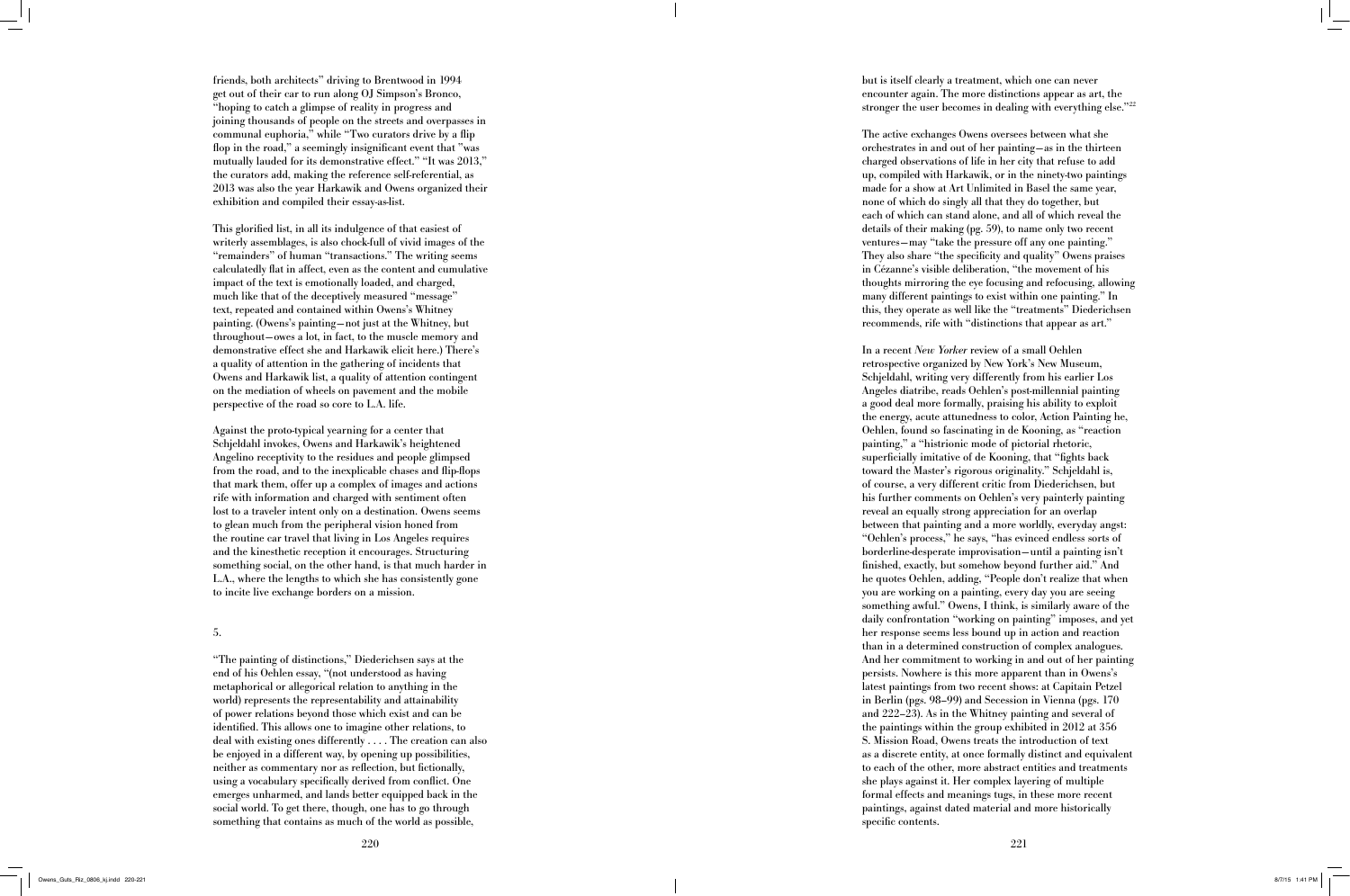The brochure for the Secession paintings gives the following detailed information on Owens's paintings:

*After working for several years with vintage newspapers from the 1960s such as* The Berkeley Barb *and* The Los Angeles Times*, Owens serendipitously found a set of newspaper stereotype plates that had been repurposed as flashing beneath the shingles siding her Echo Park home. These paper negatives came from editions of* The Los Angeles Times *printed over a one-month period in 1942—the year the house was built. Owens was struck by the juxtaposition of world events in the months after Pearl Harbor alongside fait divers from a bygone era in her own neighbourhood. To begin working with these images, she had letterpress prints made from rubber casts of the original negative plates.*

*The new series of large-scale oil paintings that will be shown in Secession started with scans of the reprinted newspaper plates that were edited in Photoshop before being screen-printed on canvas. Owens began to work with compounded images of time following an exhibition at Capitain Petzel, Berlin, that included a short story spread across five freestanding, double-sided paintings with an ending that continued on a separate still life painted in the style of her own earlier work. For these new works, she has digitally manipulated the original World War 2–era* Los Angeles Times *to include both recent news and advertising from contemporary publications and websites alongside even older content dating as far back as the 1890s. While some fragments contain clear references to a specific era, others are not so easy to place historically. At a glance, the* 



*sources within any given painting never cohere into a clear chronology of then and now.* 

*The paintings place these digitally edited newspaper pages ambiguously between the foreground and background of an unstable pictorial space. Trompe l'oeil shadows fall under the real shadows cast by thick impasto and digital brushstrokes float on the surface alongside actual oil, acrylic, and Flashe paint. These shifting spatial cues further complicate the displacements of old and new across the image. Owens has also often placed her paintings in dialogue with the architecture of the exhibition space. For the exhibition at the Secession, the paintings hanging on the wall represent individual pages but comprise a constructed idea of the newspaper as a whole. Textures, colors and images repeat and continue from painting to* 



Installation views, Secession, Vienna, 2015 *Untitled*, 2015